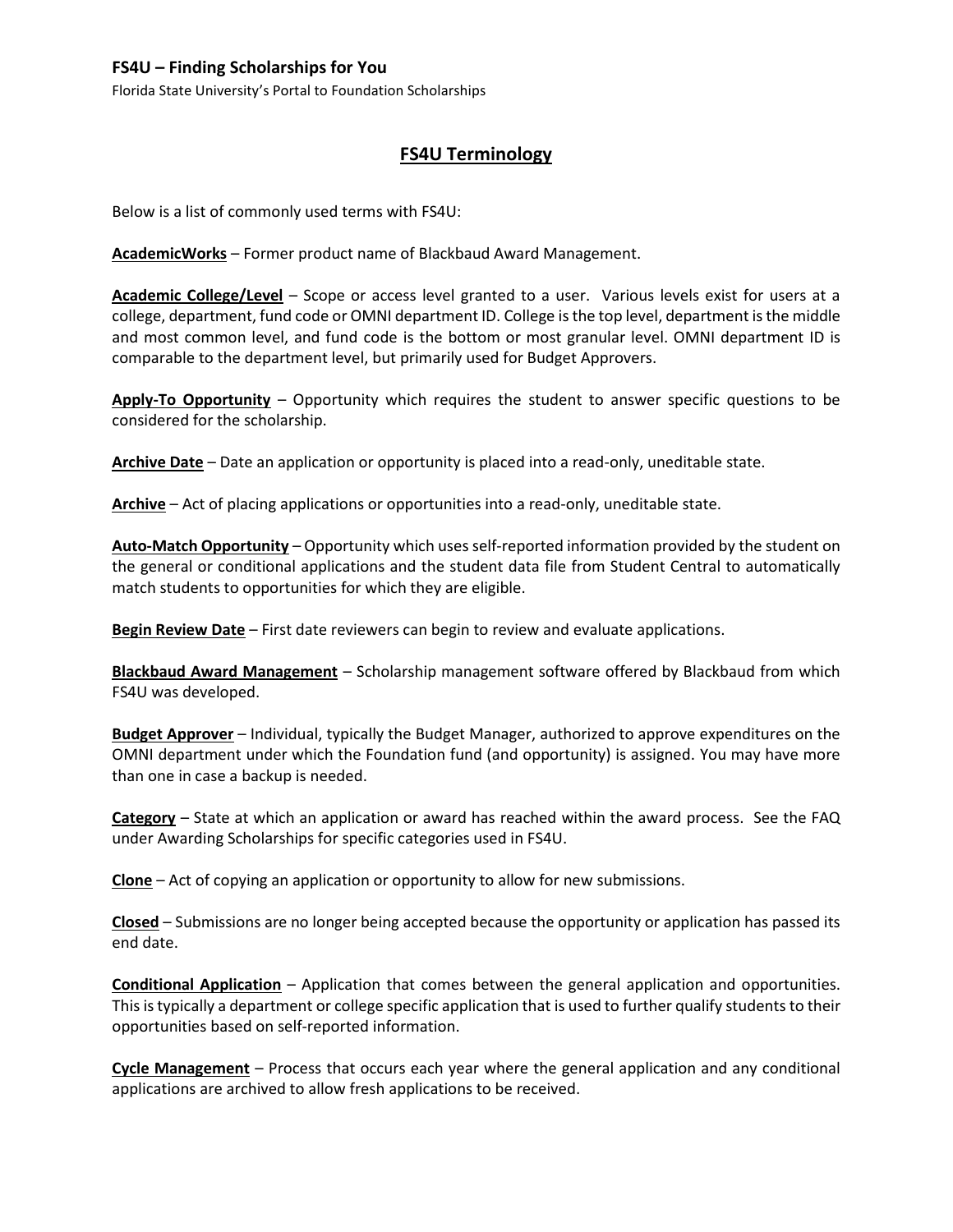**Dashboard** – Provides summarized award information as well as displays up to eight dashboard cards that can be customized to display information that you find most useful to your tasks.

**Dashboard Card** – A grid view that has been customized and created as a shortcut on the user's dashboard to simplify and organize workflow. Up to eight of these can be created per user and allows them to add, delete and rearrange reporting information that they find useful to them.

**End Review Date** – Last date that reviewers can review and evaluate applications.

**Financial Information** – A summary of award information that has occurred. Can be updated once a year with your scholarship projections.

**Force-Apply** – Process of moving an applicant from the general or conditional application pool to a specific opportunity so that an award can be issued.

**FS4U – Finding Scholarships For You** – Scholarship management system used at Florida State University to advertise and award Foundation issued scholarships campus-wide. This is our branded name of Blackbaud Award Management.

**Fund Code** – Foundation fund number.

**General Application** – Application required of all students who wish to be considered for Foundation scholarships awarded within FS4U. Students are asked to verify populated information from their official student record, agree to certain expectations that come with receiving a scholarship and provide some general information about themselves that is commonly asked on applications across all academic units.

**Grid** – A table of information on opportunities or applicants that can be accessed from many places within the system.

**Internal End Date** – Date that the system will stop auto-matching applications to an opportunity.

**Open** – Application or opportunity where submissions are still being collected because it has not reached its end date.

**Opportunity** – A Foundation issued scholarship which an applicant applies or is auto-matched to.

**Opportunity Administrator** – Scholarship administrator in the department who is responsible for overseeing and administering Foundation issued scholarships within FS4U. You may have more than one in case a backup is needed.

**Portfolio** – Foundation funds under which opportunities are established for issuing scholarships.

**Post-Acceptance Application** – Application required once a student accepts an offer where they answer a few questions and provide a thank you letter to the donor.

**Public End Date** – Date that the application or opportunity will stop accepting submissions.

**Reviewer** – Individual assigned to review and evaluate applications.